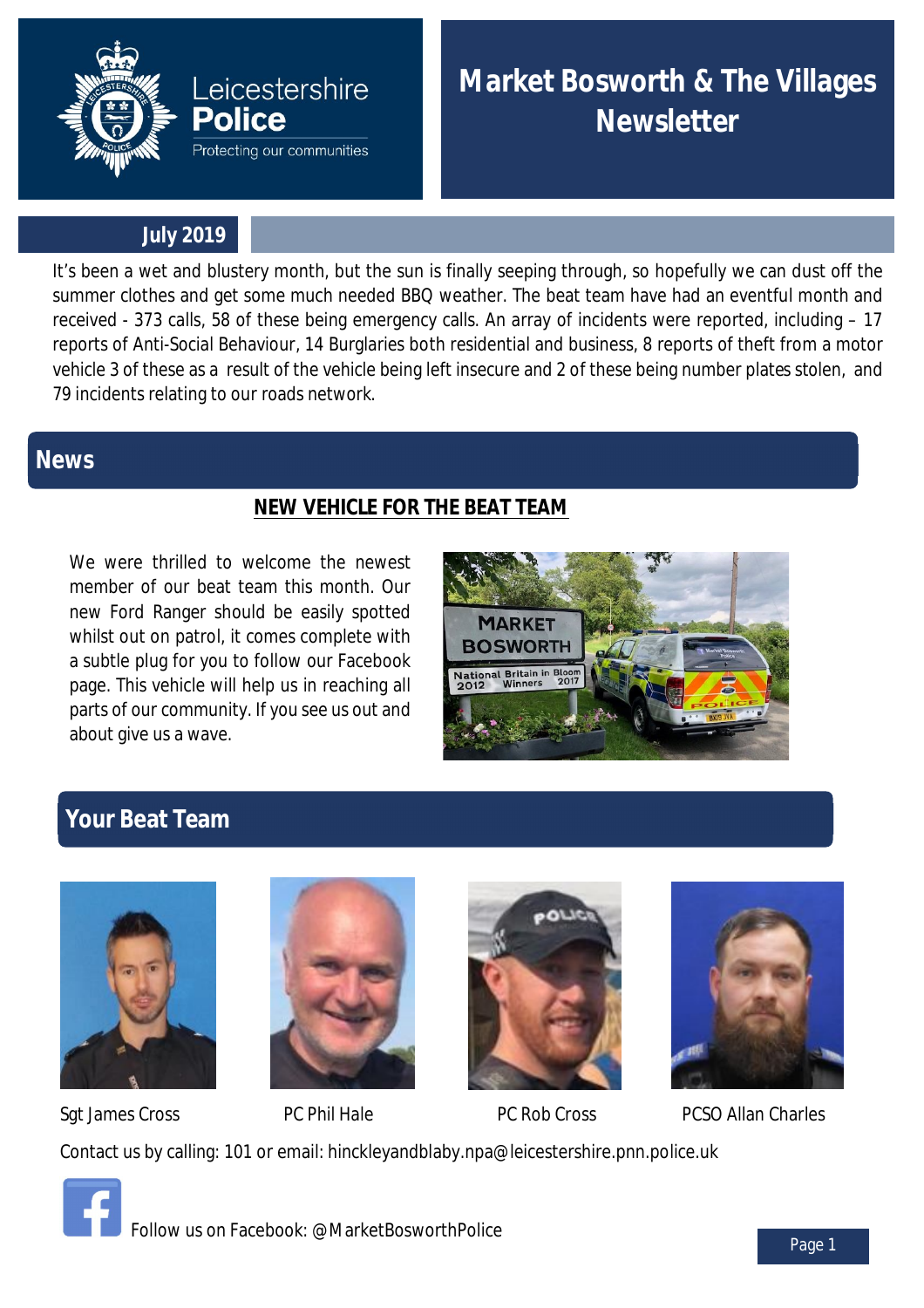# **Neighbourhood Link – Have you signed up?**

We want to encourage as many people as possible to sign up to our community messaging system, Neighbourhood Link. You will receive regular emails keeping you up to date about local policing issues, good news stories, crime prevention advice, witness appeals and local events.

It is very easy to do and free! Register at www.neighbourhoodlink.co.uk

## **Community Consultation**

#### **YOU SAID, WE DID:**

**THORNTON -** This month you have reported to us concerns of Anti-Social Behaviour at St Peters Drive in Thornton as a result we have been completing more regular patrols in the area, this has resulted in the recovery of a motor vehicle. This area will continue to be a focus of our patrols over the coming month.

**NEWBOLD VERDON** - You reported concerns over Anti-Social Behaviour and misuse of drugs around the Pavilion in Newbold Verdon. We continue to monitor this situation, patrols have been increased and anyone found committing offences will be deal with robustly. The beat team will be in available at the park for the upcoming event on Saturday 6<sup>th</sup> July for you to provide any information or rise any further concern.

**RATBY -** You reported issues with Lorry's breaching the weight restrictions in Ratby, contact has been made and work is ongoing with the company concerned, offending drivers and being challenged accordingly. We are also working with the local council to resolve this issue. We will continue to patrol in this area and take action when offences are seen.

**MARKET BOSWORTH & TWYCROSS** – You reported concerns over parked cars and queuing traffic near to the water-park and Zoo. We continue to monitor this situation, we work closely with both management teams, however acknowledge that on nice sunny days particularly at weekends this is still likely to be an issue. Please keep this in mind and plan your journeys accordingly.

## **News**

#### **INPUT TO LOCAL YOUTH PROJECT**

PCSO Charles spent some time this month with the Queen Bee youth project giving an input about knife crime. The group had the chance to ask Allan lots of questions and even got a chance to have a look around his police car. Hopefully with all that interest we may have a few future cops in the making!!



Follow us on Twitter @HinckleyPolice or Facebook /MarketBosworthPolice Email hinckleyandblaby.npa@leicestershire.pnn.police.uk Page 2